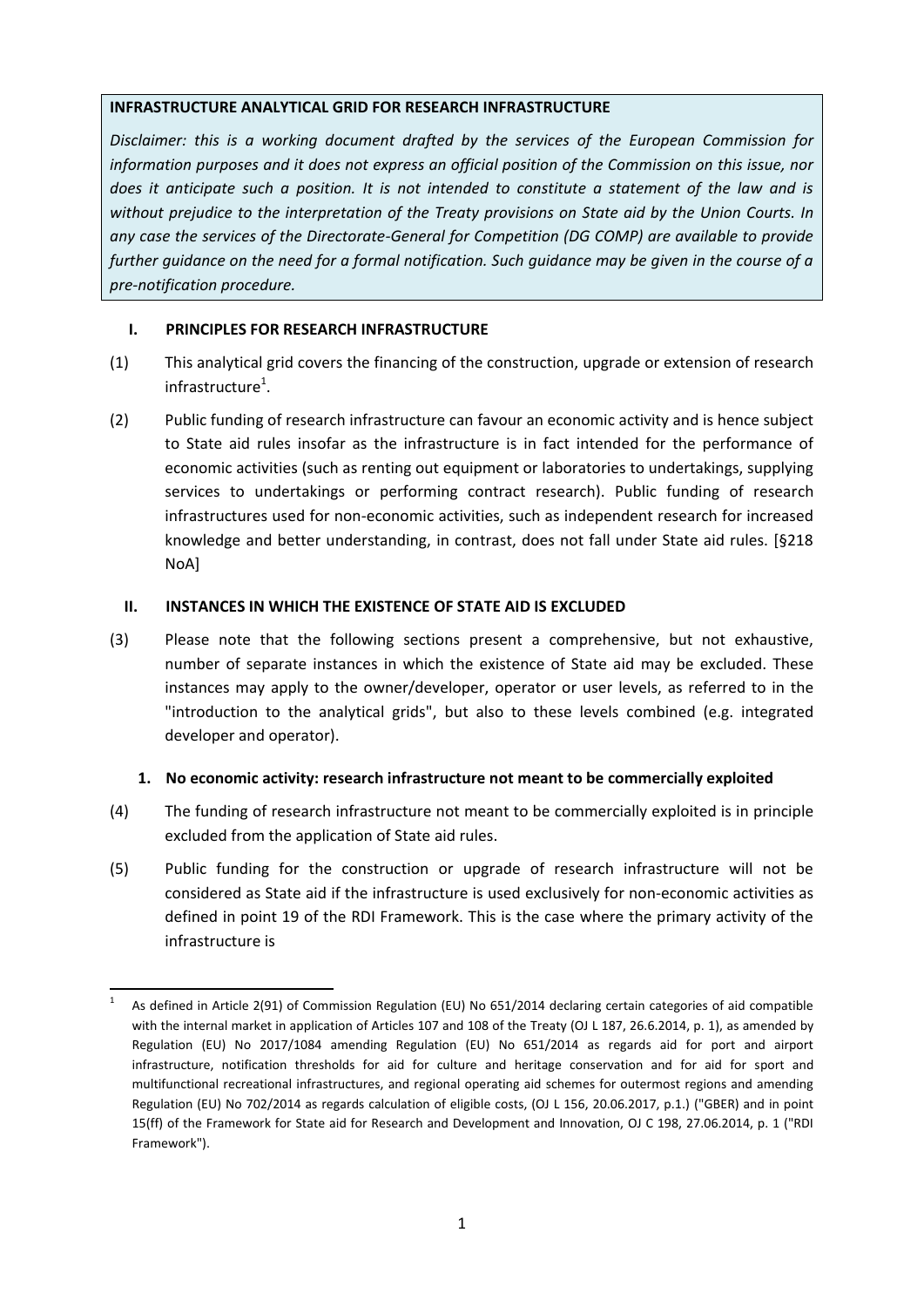- a) education for more and better skilled human resources, such as public education organised within the national educational system, predominantly or entirely funded by the State and supervised by the State,
- b) the conduct of independent research and development<sup>2</sup> for more knowledge and better understanding, including collaborative R&D (where the research organisation or research infrastructure engages in effective collaboration, i.e. collaboration between at least two independent parties who jointly define the scope of the collaborative project, contribute to its implementation and share its risks and results)<sup>3</sup>;
- c) the wide dissemination of R&D results on a non-exclusive and non-discriminatory basis, for example through teaching, open-access databases or open publications of open software. In particular, this may concern the construction of university buildings, lecture halls, libraries, laboratories and equipment used exclusively for teaching and for carrying out independent research.
- (6) Furthermore, knowledge transfer activities (licensing, creation of spin off, or other forms of management knowledge created by the research infrastructure)[§32NoA] conducted by, or jointly with, or on behalf of other research infrastructure (including departments or subsidiaries) [§32NoA] are generally non-economic, provided that all income from those activities is reinvested in the infrastructure's primary, non-economic activities.

## **2. Research infrastructure used for both economic and non-economic activities**

- (7) If research infrastructures is used for both economic and non-economic activities, public funding thereof will fall under State aid rules only insofar as it covers the costs linked to the economic activities in question<sup>4</sup>. In such cases, Member States have to ensure that the public funding provided for the non-economic activities canot be used to cross-subsidise the entity's economic activitities. This can notably be ensured by limiting the public funding to the net cost (including the cost of capital) of the non-economic activities, to be identified on the basis of a **clear separation of accounts.**
- (8) Research infrastructures that are primarily used for non-economic activities often also perform some economic activities in order to use their resources efficiently. As long as the economic activities remain ancillary to the non-economic activities, no State aid is deemed to be present. This is the case, for instance, if the infrastructure (e.g. equipment and laboratories is used for economic activities (for example, rented out to industrial partners or if it is used in part to perform contract research on behalf of industry or to provide a reseach service), provided that such economic activities resulting from the use of the research infrastructure remain purely ancillary in nature, which means that:

1

<sup>2</sup> Provision of R&D services and R&D carried out on behalf of undertakings are not considered as independent R&D.

<sup>3</sup> See point 15 (h) of the RDI Framework for the extended definition of 'effective collaboration'

<sup>&</sup>lt;sup>4</sup> Where research infrastructure is both publicly and privately funded, the Commission will consider this to be the case where the public funding allocated to the relevant entity for a specific accounting period exceeds the costs of noneconomic activities incurred in that period. [ft 22 RDI Framework]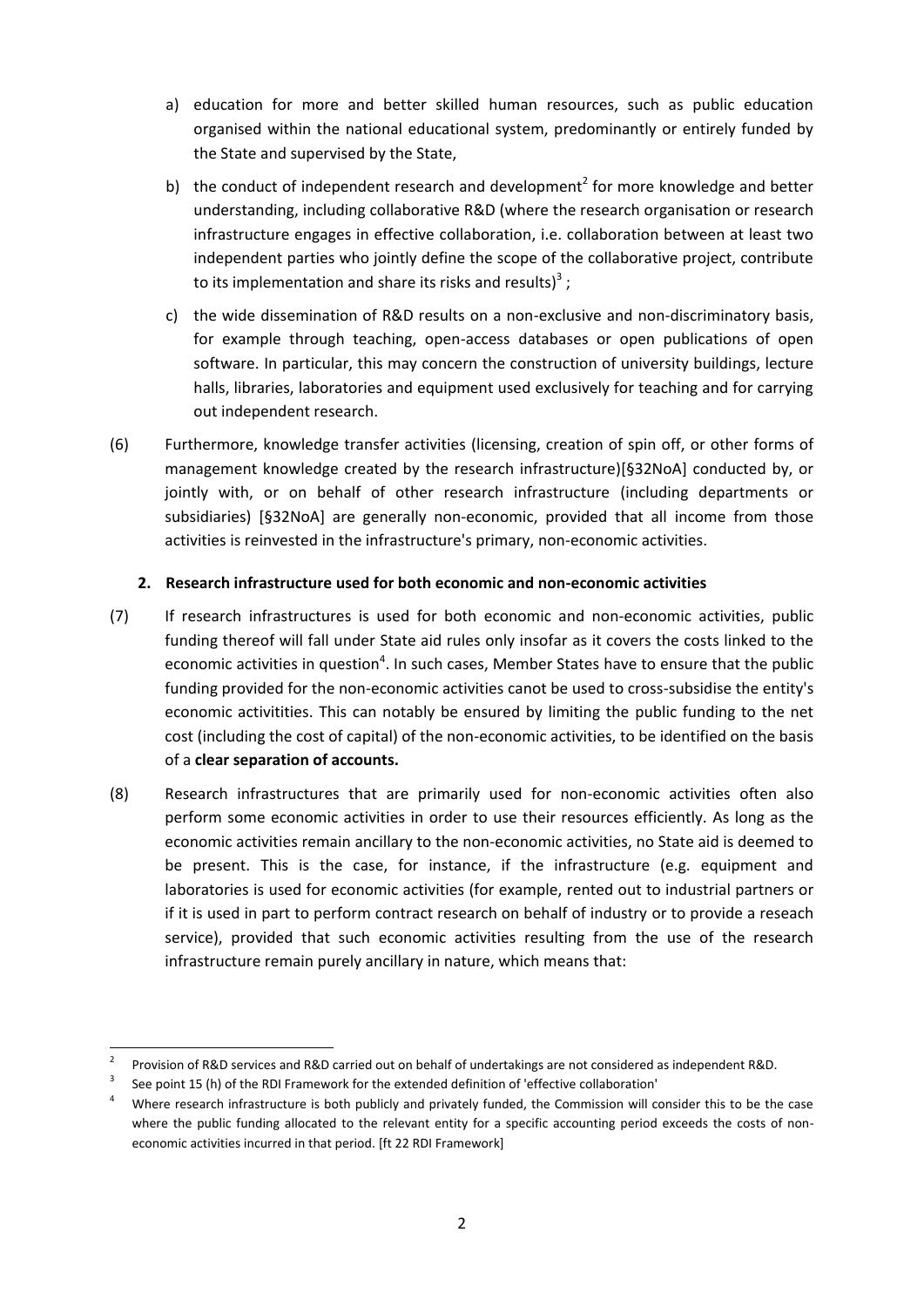- i. they are directly related to and necessary for the operation of a research infrastructure or are intrinsically linked to its main non-economic use<sup>5</sup>. Ancillary economic activities consume exactly the same inputs as the primary non-economic activities, e.g. material, equipment, labour and fixed capital; and
- ii. they remain limited in scope, i.e. the capacity of the research infrastructure allocated each year for economic activity should not exceed 20% of the overall annual capacity.

## **3. No potential effect on trade between Member States: purely local impact**

- (9) The effect on trade between Member States for the purposes of Article 107(1) TFEU must be established on a case-by-case basis apart from cases covered by the *de minimis* Regulations.
- (10) Support granted under the *de minimis* Regulation is not regarded as State aid if no more than EUR 200 000 is granted to a single undertaking over a period of three years and the other conditions laid down in the *de minimis* Regulation are also respected<sup>6</sup>.

## **4. No economic advantage at the level of the owner/developer**

(11) If it is proven that the State acted under the same terms and conditions as a private investor in a comparable situation when providing the necessary funding for the development of research infrastructure, then State aid is not involved. This can be assessed on the basis of: (i) significant *pari passu* investments of private operators, i.e. on the same terms and conditions (and therefore with the same level of risks and rewards) as the public authorities who are in a comparable situation<sup>7</sup>; and/or (ii) a (ex ante) sound business plan (preferably validated by external experts) demonstrating that the investment provides an adequate return for the investor(s), in line with the normal market return that would be reasonably expected by commercial operators on similar projects taking into account the level of risk and future expectations<sup>8</sup>. Note, however, that the existence of consecutive State interventions concerning the same research infrastructure project might invalidate the conclusion that a similar measure would also have been undertaken by a market economy investor.<sup>9</sup>

# **5. No economic advantage at the level of the operator:**

# *5.1. Selection of the operator through a tender or fees that are otherwise in compliance with the Market Economy Operator Principle*

(12) Operators who make use of the aided infrastructure to provide services to end-users receive an advantage if the use of the infrastructure provides them with an economic benefit that they would not have obtained under normal market conditions. This normally applies if what they pay for the right to exploit the infrastructure is less than what they would pay for a comparable infrastructure under normal market conditions.

<sup>1</sup> 5 See point 20 of the RDI Framework and recital 49 of the GBER.

<sup>6</sup> Commission Regulation (EU) No 1407/2013 of 18 December 2013 on the application of Articles 107 and 108 of the Treaty on the Functioning of the European Union to de minimis aid, OJ L 352, 24.12.2013, p. 1.

<sup>7</sup> For more details, see paragraphs 86 to 88 of the Commission Notice on the Notion of State aid as referred to in Article 107(1) of the Treaty on the Functioning of the European Union ("NoA"), OJ C 262, 19.7.2016, p. 1 .

<sup>8</sup> For more information see in this respect chapter 4.2 and in particular paragraphs 101 to 105 of the NoA.

<sup>9</sup> See in this respect also paragraph 81 of the NoA.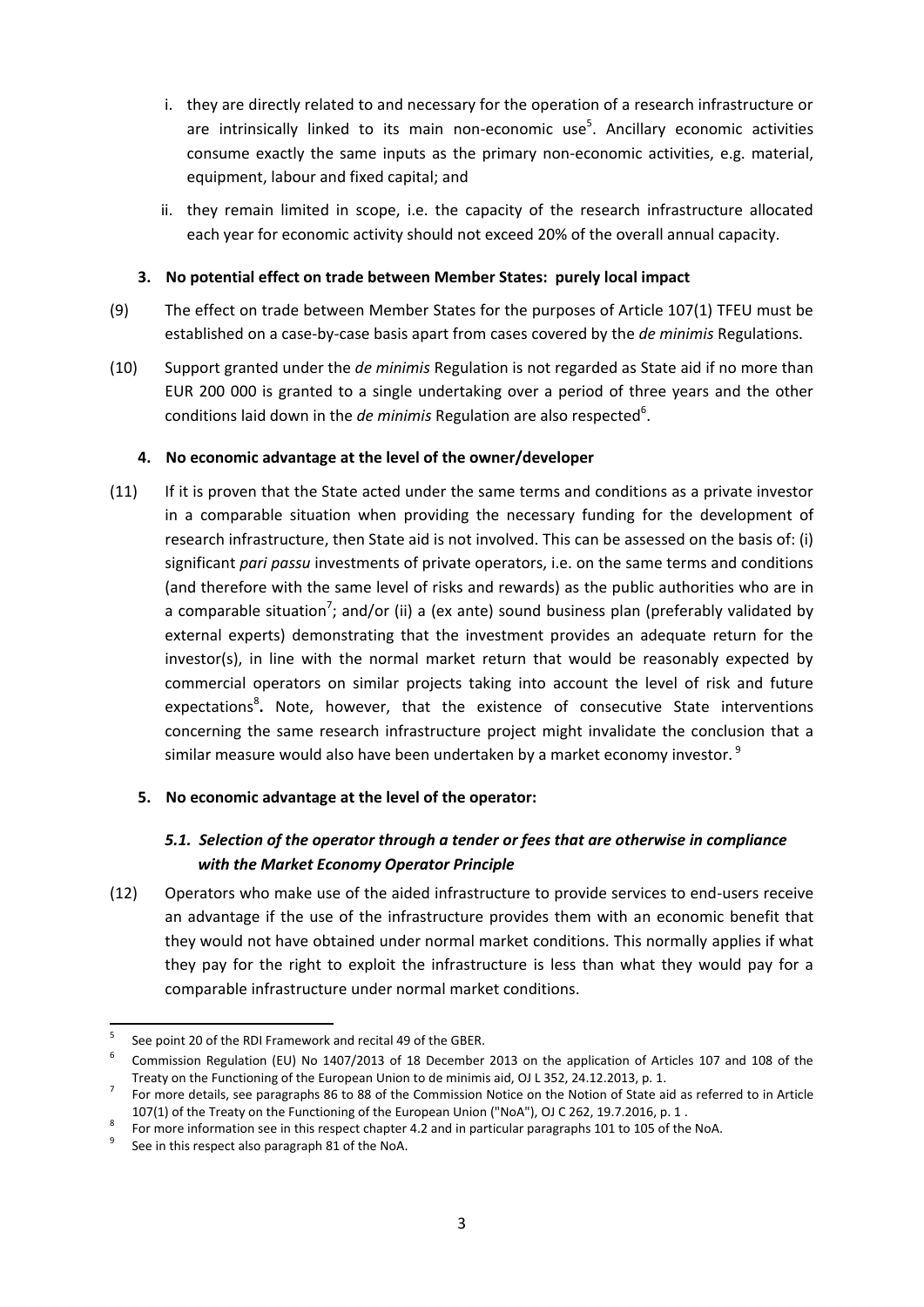- (13) If the operation of research infrastructure is assigned for a positive price to a third party operator on the basis of a competitive, transparent, non-discriminatory and unconditional tender in line with the principles of the TFEU in public procurement<sup>10</sup>, an advantage can be excluded at this level, as it can be presumed that the fee they pay for the right to exploit the infrastructure is in line with market conditions.
- (14) If the operator has not been selected through a tender in line with the above conditions, it may also possible to establish that the fees paid by the operator in line with normal market conditions through (i) benchmarking with comparable situations<sup>11</sup>, or (ii) on the basis of a generally-accepted standard assessment methodology $^{12}$ .

## **6. Research infrastructure acting as a mere intermediary**

- (15) The Commission will not consider the research organisation or research infrastructure to be a beneficiary of State aid if it acts as a mere intermediary for passing on to the final recipients the totality of the public funding and any advantage acquired through such funding. This is generally the case where:
	- a) both the public funding and any advantage acquired through such funding are quantifiable and demonstrable, and there is an appropriate mechanism which ensures that they are fully passed on to the final recipients, for example through reduced prices, and
	- b) no further advantage is awarded to the intermediary because it is either selected through a competitive, transparent, non-discriminatory and unconditional tender procedure in line with public procurement rules or the public funding is available to all entities which satisfy the necessary objective conditions, so that customers as final recipients are entitled to acquire equivalent services from any relevant intermediary.
- (16) Where these conditions are fulfilled, State aid rules apply at the level of the final users. [§22 RDI Framework.

## **7. No economic advantage at the level of the user**

(17) In case the user(s) are undertakings, and the operator of research infrastructure received State aid or its resources constitute State resources, a selective advantage at the level of the user(s) can be excluded if: (i) the research infrastructure is not dedicated to a specific user, (ii) all users enjoy equal and non-discriminatory access to the infrastructure and (iii) the infrastructure is made available to the users on market terms<sup>13</sup>.

# **III. INSTANCES IN WHICH THERE IS NO NEED TO NOTIFY FOR STATE AID CLEARANCE, BUT OTHER REQUIREMENTS COULD APPLY**

(18) State aid may be considered compatible with the internal market and can be granted without notification in the following two instances:

<sup>1</sup>  $10$  As described in paragraphs 89-96 of the NoA.

<sup>&</sup>lt;sup>11</sup> See paragraphs 97 to 100 of the NoA.<br><sup>12</sup> See paragraphs 101 to 105 of the NoA.

<sup>&</sup>lt;sup>12</sup> See paragraphs 101 to 105 of the NoA.<br><sup>13</sup> See in this associate parameter 25 to 24

See in this respect paragraphs 25 to 34of the RDI Framework.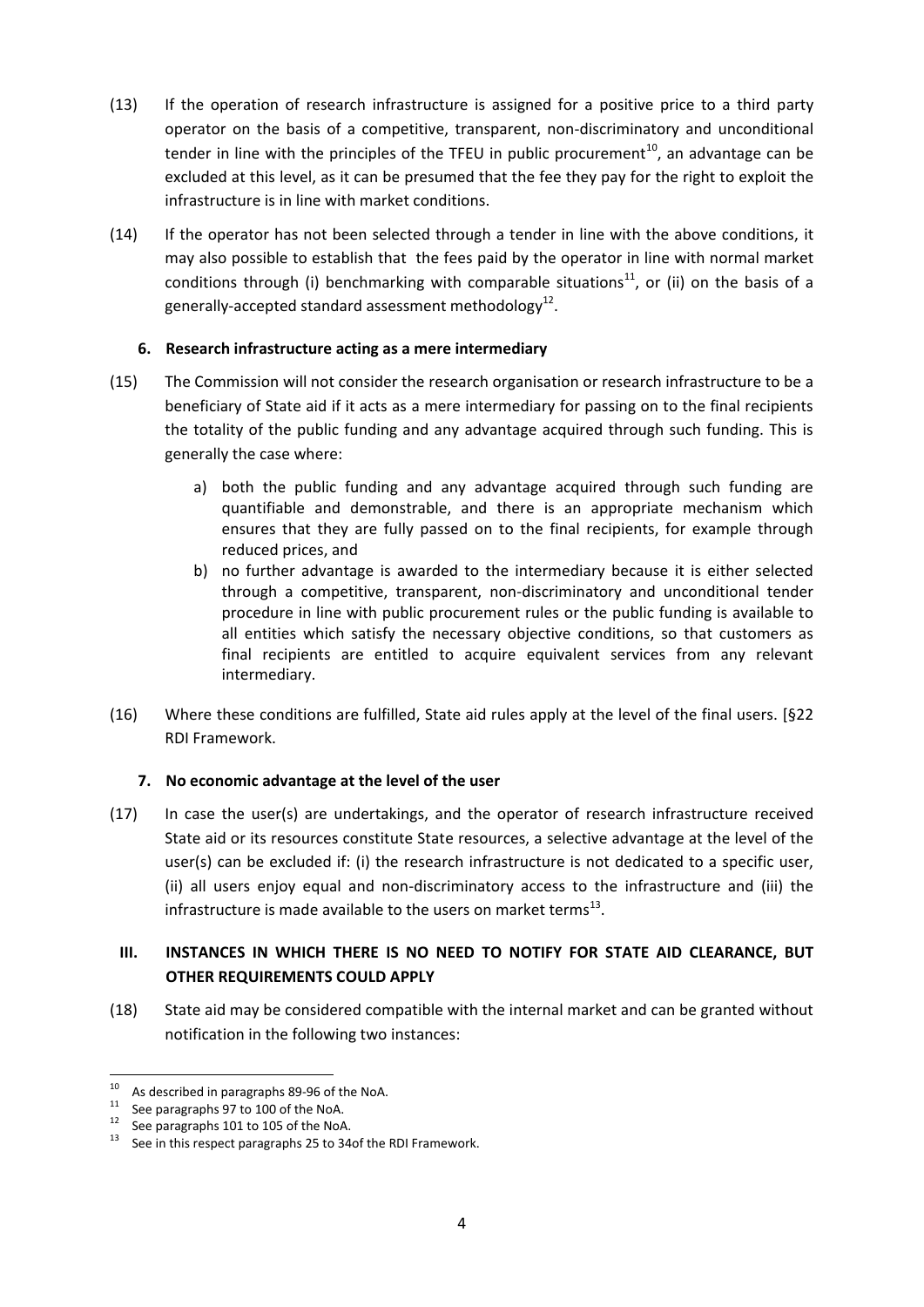## **1. General Block Exemption Regulation (GBER)<sup>14</sup>**

- (19) The measure is exempted from notification if it is granted in conformity with the conditions of the GBER. In particular, **Article 26 of the GBER** allowing investment aid for research infrastructures up to EUR 20 million of aid per infrastructure, can apply.
- (20) **Article 27 of the GBER** allowing investment and operating aid for innovation clusters up to EUR 7.5 million of aid per cluster representing maximum of 50 % of the eligible cost, can also apply.
- (21) **Article 14 of the GBER** can also apply, allowing regional investment aid up to the maximum aid intensities established in the regional aid map.
- (22) The provisions of Chapter 1 of the GBER in addition to the specific provisions in Article 26 or 27 or 14 of the GBER must be complied with.

## **IV. INSTANCES IN WHICH NOTIFYING FOR STATE AID CLEARANCE IS NECESSARY**

(23) If the measure constitutes State aid and does not meet the conditions allowing an exemption from notification under the GBER, State aid clearance after a notification to the Commission is required.

## **1. Framework for Research Development and Innovation (RDI Framework)<sup>15</sup>**

(24) The compatibility of notifiable State aid for the construction or upgrade of research infrastructures and innovation clusters is normally assessed on the basis of the RDI Framework.

## 2. **Regional Aid Guidelines (RAG)** <sup>16</sup>

(25) Research infrastructure projects may also be supported in assisted areas on the basis of the Regional Aid Guidelines (RAG), if not falling under the specific provisions for regional aid under the GBER. In that case, aid to research infrastructure may qualify as aid for an initial investment within the meaning of the RAG and it will be assessed on the basis of the compatibility conditions set out in the RAG.

#### *\*\*\**

## *References:*

 [Commission Notice on the notion of State aid as referred to in Article 107\(1\) of the Treaty on](http://eur-lex.europa.eu/legal-content/EN/TXT/PDF/?uri=CELEX:52016XC0719(05)&from=EN)  [the Functioning of the European Union,](http://eur-lex.europa.eu/legal-content/EN/TXT/PDF/?uri=CELEX:52016XC0719(05)&from=EN) OJ C 262, 19.7.2016, p. 1.

**<sup>.</sup>** <sup>14</sup> Commission Regulation (EU) No 651/2014 of 17 June 2014 declaring certain categories of aid compatible with the internal market in application of Articles 107 and 108 of the Treaty, OJ L 187, 26.6.2014, p. 1, as amended by Regulation (EU) No 2017/1084 amending Regulation (EU) No 651/2014 as regards aid for port and airport infrastructure, notification thresholds for aid for culture and heritage conservation and for aid for sport and multifunctional recreational infrastructures, and regional operating aid schemes for outermost regions and amending Regulation (EU) No 702/2014 as regards calculation of eligible costs, OJ L 156, 20.06.2017, p.1.

 $15$  See footnote 2.

<sup>16</sup> Guidelines on regional State aid for 2014-2020, OJ C 209, 23.07.2013, p. 1.